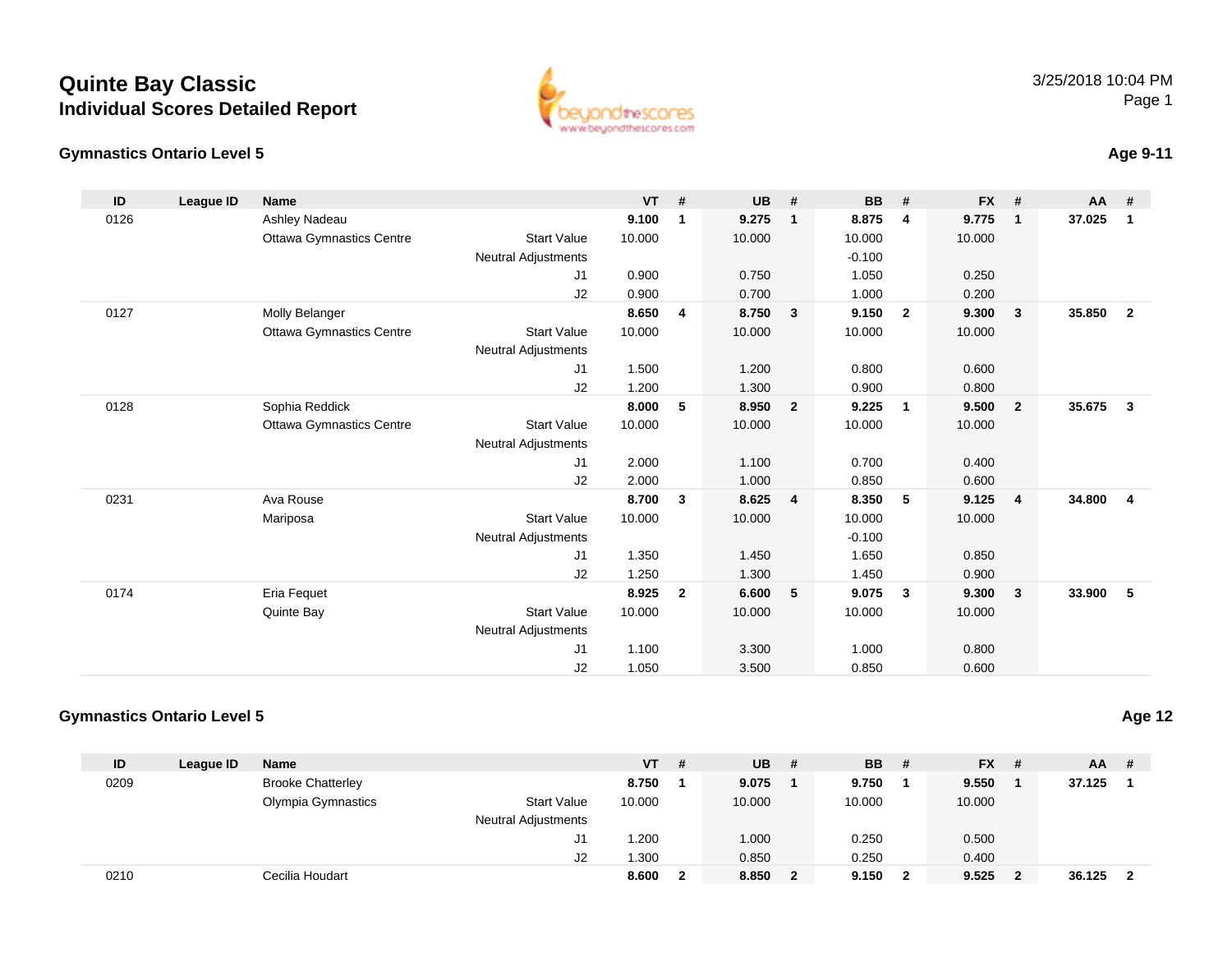

|      | Olympia Gymnastics | <b>Start Value</b>         | 10.000 |              | 10.000 |              | 10.000   |                | 10.000 |                         |        |                         |
|------|--------------------|----------------------------|--------|--------------|--------|--------------|----------|----------------|--------|-------------------------|--------|-------------------------|
|      |                    | Neutral Adjustments        |        |              |        |              |          |                |        |                         |        |                         |
|      |                    | J1                         | 1.300  |              | 1.200  |              | 0.900    |                | 0.500  |                         |        |                         |
|      |                    | J2                         | 1.500  |              | 1.100  |              | 0.800    |                | 0.450  |                         |        |                         |
| 0229 | Hanna Fair         |                            | 8.225  | 4            | 8.450  | $\mathbf{3}$ | 8.550    | 5              | 9.350  | $\overline{\mathbf{3}}$ | 34.575 | $\overline{\mathbf{3}}$ |
|      | Quinte Bay         | <b>Start Value</b>         | 10.000 |              | 10.000 |              | 10.000   |                | 10.000 |                         |        |                         |
|      |                    | Neutral Adjustments        |        |              |        |              |          |                |        |                         |        |                         |
|      |                    | J1                         | 1.750  |              | 1.650  |              | 1.500    |                | 0.600  |                         |        |                         |
|      |                    | J2                         | 1.800  |              | 1.450  |              | 1.400    |                | 0.700  |                         |        |                         |
| 0181 | Kate-Anne McCaw    |                            | 8.350  | $\mathbf{3}$ | 6.875  | 6            | 9.075    | $\mathbf{3}$   | 9.200  | - 5                     | 33.500 | $\overline{4}$          |
|      | Quinte Bay         | <b>Start Value</b>         | 10.000 |              | 10.000 |              | 10.000   |                | 10.000 |                         |        |                         |
|      |                    | Neutral Adjustments        |        |              |        |              |          |                |        |                         |        |                         |
|      |                    | J1                         | 1.750  |              |        |              | 0.950    |                | 0.800  |                         |        |                         |
|      |                    |                            |        |              | 3.250  |              |          |                |        |                         |        |                         |
|      |                    | J2                         | 1.550  |              | 3.000  |              | 0.900    |                | 0.800  |                         |        |                         |
| 0233 | Jada Downs         |                            | 8.125  | 5            | 8.200  | 4            | 7.950    | 6              | 9.225  | $\overline{4}$          | 33.500 | $\overline{\mathbf{4}}$ |
|      | Mariposa           | <b>Start Value</b>         | 10.000 |              | 10.000 |              | 10.000   |                | 10.000 |                         |        |                         |
|      |                    | Neutral Adjustments        |        |              |        |              | $-0.100$ |                |        |                         |        |                         |
|      |                    | J1                         | 1.950  |              | 1.800  |              | 2.050    |                | 0.750  |                         |        |                         |
|      |                    | J2                         | 1.800  |              | 1.800  |              | 1.850    |                | 0.800  |                         |        |                         |
| 0193 | Vayda Roe          |                            | 8.125  | 5            | 7.050  | 5            | 8.900    | $\overline{4}$ | 9.150  | 6                       | 33.225 | - 5                     |
|      | Quinte Bay         | <b>Start Value</b>         | 10.000 |              |        |              | 10.000   |                | 10.000 |                         |        |                         |
|      |                    | <b>Neutral Adjustments</b> |        |              | 10.000 |              |          |                |        |                         |        |                         |
|      |                    | J1                         | 1.850  |              | 3.100  |              | 1.150    |                | 1.000  |                         |        |                         |
|      |                    | J <sub>2</sub>             | 1.900  |              | 2.800  |              | 1.050    |                | 0.700  |                         |        |                         |
|      |                    |                            |        |              |        |              |          |                |        |                         |        |                         |

### **Gymnastics Ontario Level 5**

| ID   | League ID | <b>Name</b>        |                            | $VT$ # |                         | <b>UB</b> | #                       | <b>BB</b> | - #                     | $FX$ # |                         | $AA$ # |                         |
|------|-----------|--------------------|----------------------------|--------|-------------------------|-----------|-------------------------|-----------|-------------------------|--------|-------------------------|--------|-------------------------|
| 0207 |           | Kylar Rathwell     |                            | 8.975  | $\overline{\mathbf{2}}$ | 9.100     | $\blacksquare$          | 9.325     | $\overline{\mathbf{2}}$ | 9.500  | $\overline{\mathbf{2}}$ | 36.900 |                         |
|      |           | Olympia Gymnastics | <b>Start Value</b>         | 10.000 |                         | 10.000    |                         | 10.000    |                         | 10.000 |                         |        |                         |
|      |           |                    | <b>Neutral Adjustments</b> |        |                         |           |                         |           |                         |        |                         |        |                         |
|      |           |                    | J1                         | 1.100  |                         | 1.000     |                         | 0.700     |                         | 0.550  |                         |        |                         |
|      |           |                    | J2                         | 0.950  |                         | 0.800     |                         | 0.650     |                         | 0.450  |                         |        |                         |
| 0283 |           | Lauren Marcantonio |                            | 8.625  | - 4                     | 8.225     | $\overline{\mathbf{2}}$ | 9.350     | -1                      | 9.750  |                         | 35.950 | $\overline{\mathbf{2}}$ |
|      |           | Corona Competitive | <b>Start Value</b>         | 10.000 |                         | 10.000    |                         | 10.000    |                         | 10.000 |                         |        |                         |
|      |           |                    | <b>Neutral Adjustments</b> |        |                         |           |                         |           |                         |        |                         |        |                         |
|      |           |                    | J <sub>1</sub>             | 1.300  |                         | 1.800     |                         | 0.550     |                         | 0.300  |                         |        |                         |
|      |           |                    | J2                         | 1.450  |                         | 1.750     |                         | 0.750     |                         | 0.200  |                         |        |                         |
| 0235 |           | Victoria Clarke    |                            | 9.325  |                         | 7.950     | $_{3}$                  | 7.225     | - 6                     | 9.375  | - 3                     | 33.875 | - 3                     |

**Age 13**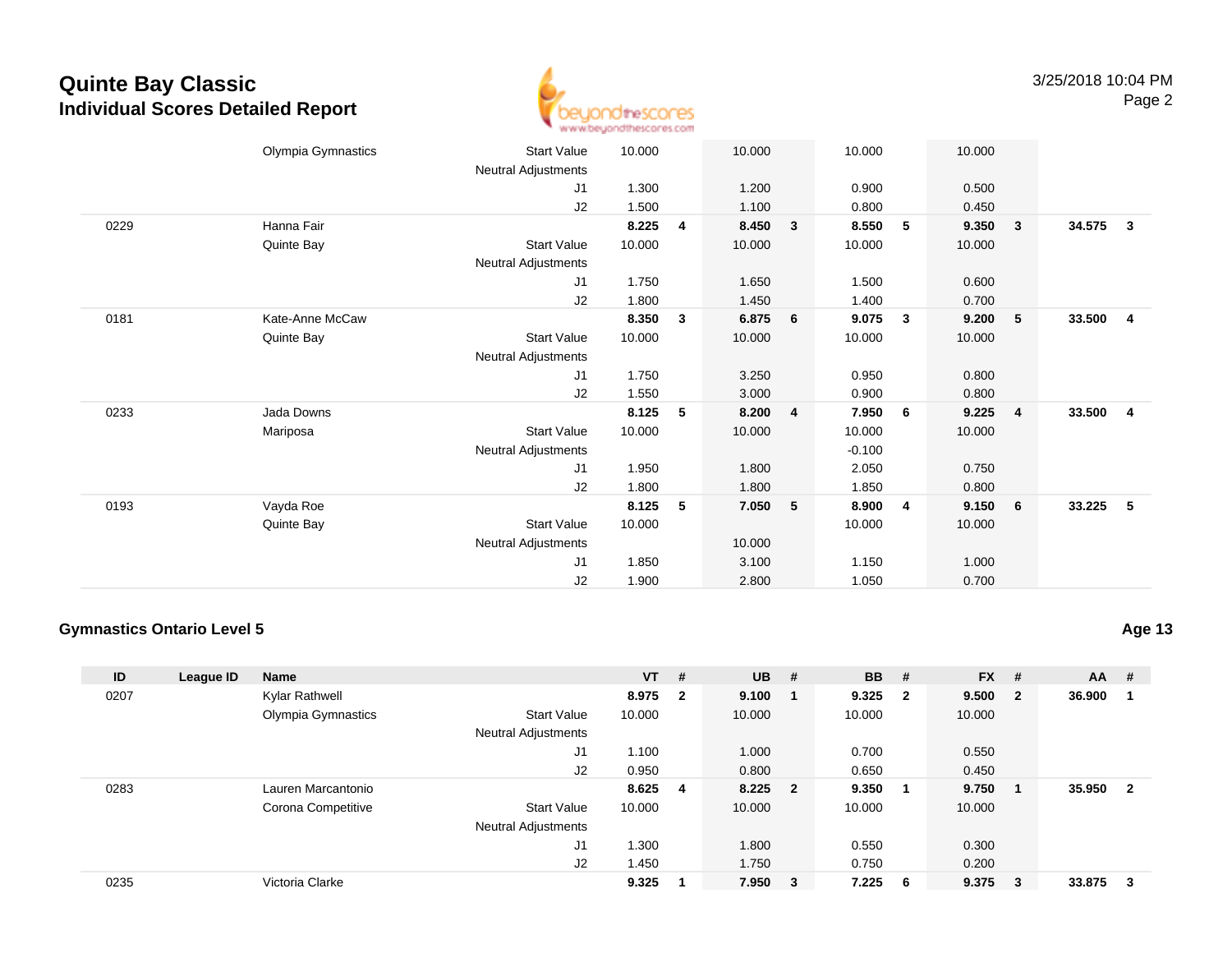

|      | Mariposa           | <b>Start Value</b><br><b>Neutral Adjustments</b> | 10.000 |   | 10.000 |   | 10.000 |   | 10.000 |                |          |                         |
|------|--------------------|--------------------------------------------------|--------|---|--------|---|--------|---|--------|----------------|----------|-------------------------|
|      |                    | J1                                               | 0.600  |   | 1.950  |   | 2.800  |   | 0.700  |                |          |                         |
|      |                    | J2                                               | 0.750  |   | 2.150  |   | 2.750  |   | 0.550  |                |          |                         |
| 0208 | Kayla Caughell     |                                                  | 8.600  | 5 | 7.925  | 4 | 8.775  | 3 | 8.225  | 6              | 33.525   | $\overline{\mathbf{4}}$ |
|      | Olympia Gymnastics | <b>Start Value</b>                               | 10.000 |   | 10.000 |   | 10.000 |   | 10.000 |                |          |                         |
|      |                    | <b>Neutral Adjustments</b>                       |        |   |        |   |        |   |        |                |          |                         |
|      |                    | J1                                               | 1.300  |   | 2.150  |   | 1.200  |   | 1.850  |                |          |                         |
|      |                    | J2                                               | 1.500  |   | 2.000  |   | 1.250  |   | 1.700  |                |          |                         |
| 0172 | Paige Eberts       |                                                  | 8.750  | 3 | 7.475  | 5 | 8.050  | 5 | 9.150  | $\overline{4}$ | 33.425 5 |                         |
|      | Quinte Bay         | <b>Start Value</b>                               | 10.000 |   | 10.000 |   | 10.000 |   | 10.000 |                |          |                         |
|      |                    | Neutral Adjustments                              |        |   |        |   |        |   |        |                |          |                         |
|      |                    | J1                                               | 1.200  |   | 2.550  |   | 1.950  |   | 0.900  |                |          |                         |
|      |                    | J2                                               | 1.300  |   | 2.500  |   | 1.950  |   | 0.800  |                |          |                         |
| 0197 | Emilie Wright      |                                                  | 8.400  | 6 | 7.400  | 6 | 8.500  | 4 | 8.825  | 5              | 33.125 6 |                         |
|      | Quinte Bay         | <b>Start Value</b>                               | 10.000 |   | 10.000 |   | 10.000 |   | 10.000 |                |          |                         |
|      |                    | <b>Neutral Adjustments</b>                       |        |   |        |   |        |   |        |                |          |                         |
|      |                    | J1                                               | 1.500  |   | 2.700  |   | 1.550  |   | 1.150  |                |          |                         |
|      |                    | J2                                               | 1.700  |   | 2.500  |   | 1.450  |   | 1.200  |                |          |                         |

### **Gymnastics Ontario Level 5**

| ID   | League ID | <b>Name</b>              |                            | <b>VT</b> | #            | <b>UB</b> | #                       | <b>BB</b> | #                       | <b>FX</b> | #            | $AA$ # |                |
|------|-----------|--------------------------|----------------------------|-----------|--------------|-----------|-------------------------|-----------|-------------------------|-----------|--------------|--------|----------------|
| 0362 |           | Marie-Eve Pelletier      |                            | 8.825     | 3            | 8.675     | $\overline{\mathbf{3}}$ | 9.400     | $\overline{\mathbf{2}}$ | 9.400     | $\mathbf{2}$ | 36.300 |                |
|      |           | Quinte Bay               | <b>Start Value</b>         | 10.000    |              | 10.000    |                         | 10.000    |                         | 10.000    |              |        |                |
|      |           |                          | Neutral Adjustments        |           |              |           |                         |           |                         |           |              |        |                |
|      |           |                          | J <sub>1</sub>             | 1.200     |              | 1.250     |                         | 0.550     |                         | 0.500     |              |        |                |
|      |           |                          | J2                         | 1.150     |              | 1.400     |                         | 0.650     |                         | 0.700     |              |        |                |
| 0202 |           | <b>Courtney Bowditch</b> |                            | 8.850     | $\mathbf{2}$ | 8.875     | $\overline{\mathbf{2}}$ | 8.900     | - 6                     | 9.525     |              | 36.150 | $\overline{2}$ |
|      |           | Olympia Gymnastics       | <b>Start Value</b>         | 10.000    |              | 10.000    |                         | 10.000    |                         | 10.000    |              |        |                |
|      |           |                          | Neutral Adjustments        |           |              |           |                         |           |                         |           |              |        |                |
|      |           |                          | J1                         | 1.150     |              | 1.100     |                         | 1.100     |                         | 0.450     |              |        |                |
|      |           |                          | J2                         | 1.150     |              | 1.150     |                         | 1.100     |                         | 0.500     |              |        |                |
| 0201 |           | Camryn Doherty           |                            | 8.900     | $\mathbf 1$  | 8.525     | 5                       | 9.300     | -3                      | 9.350     | $\mathbf{3}$ | 36.075 | 3              |
|      |           | Olympia Gymnastics       | <b>Start Value</b>         | 10.000    |              | 10.000    |                         | 10.000    |                         | 10.000    |              |        |                |
|      |           |                          | <b>Neutral Adjustments</b> |           |              |           |                         |           |                         |           |              |        |                |
|      |           |                          | J <sub>1</sub>             | 1.100     |              | 1.500     |                         | 0.750     |                         | 0.700     |              |        |                |
|      |           |                          | J2                         | 1.100     |              | 1.450     |                         | 0.650     |                         | 0.600     |              |        |                |
| 0204 |           | Saya Mossman             |                            | 8.550     | 6            | 8.950     | $\overline{\mathbf{1}}$ | 9.550     | $\mathbf 1$             | 8.800     | 8            | 35.850 | 4              |

**Age 14+**